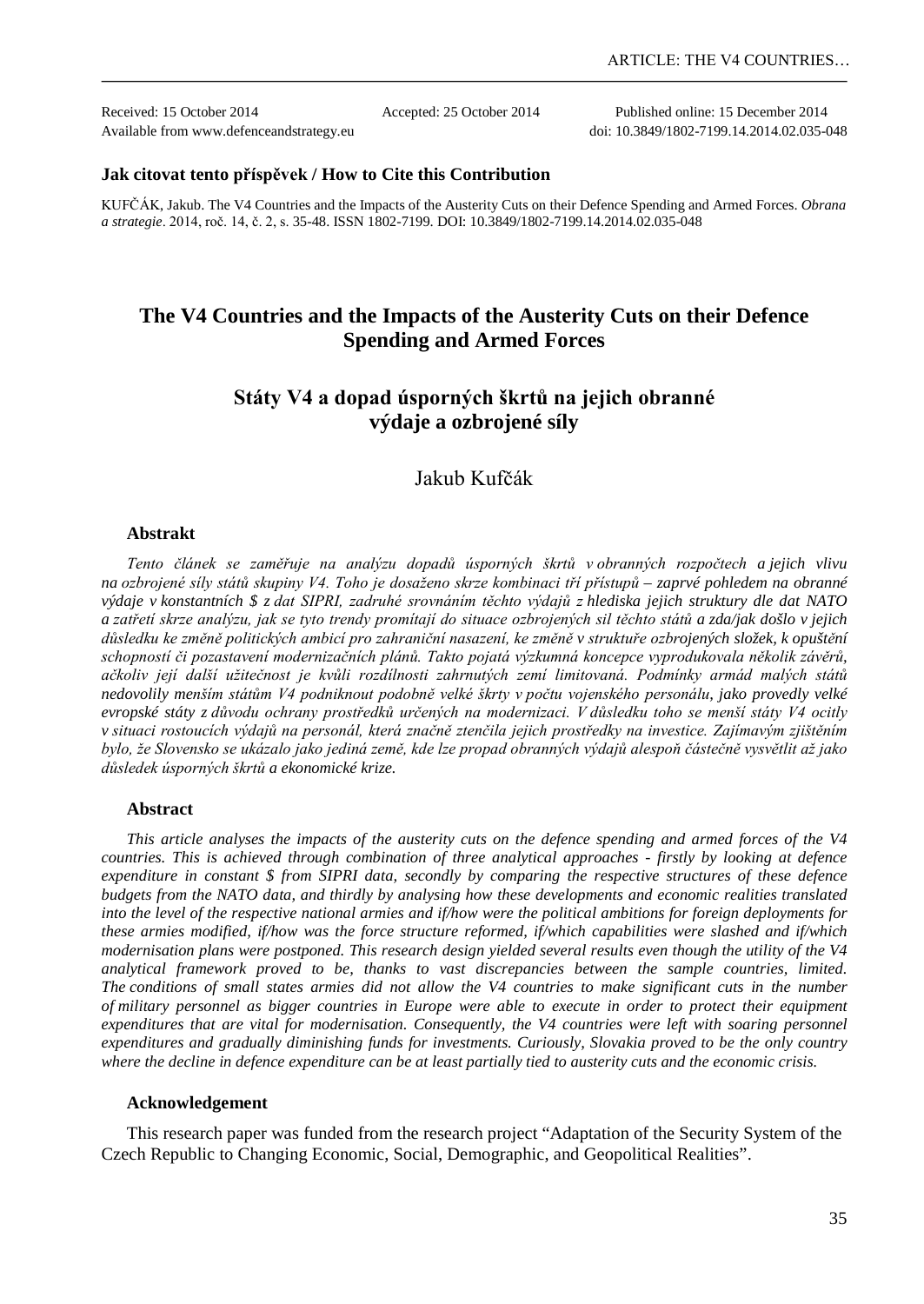### **Klíčová slova**

Úsporné škrty; Visegrádská skupina; obranné výdaje; obranné rozpočty; ozbrojené síly.

### **Keywords**

Austerity cuts; Visegrad group; defence expenditure; defence budget; armed forces.

### **INTRODUCTION**

To date, the austerity cuts have savaged the European defence budgets. Although there are some sources that try to map the cuts in defence budgets and the ways how they translate into the reduction of capabilities, these studies analysed bigger sample groups (i.e. limited scope of analysis for individual countries), e.g. from the EU perspective - while the European Parliament's study remains the most comprehensive study on the topic to date, it is now dated<sup>[1](#page-1-0)</sup> and the CER study by T. Valasek primarily aims to make the case for EU's pooling and sharing.<sup>[2](#page-1-1)</sup> One study by RAND on this topic is limited to several key NATO Allies - only Poland from the V4 group is covered.<sup>[3](#page-1-2)</sup>

When we consider the DAV4 project that focuses mainly on the future of the defence cooperation, there has been no comprehensive study focused solely on the austerity cuts and the V4 group. This paper humbly aims to fill this gap. This is achieved through, firstly, a closer look at the V4 defence budgets with regard to the level of defence spending (SIPRI data) and the number of military personnel (NATO data), secondly, by comparing the respective structures of these defence budgets (NATO data) in order to identify the long-term spending trends and the effects of austerity cuts, and thirdly, through analysis as to how these spending trends and economic realities translated on the level of the V4 countries' armed forces.

### **V4 DEFENCE BUDGETS IN THE AUSTERITY ERA**

The following chapter will shed a light on the state of defence expenditures in the V4 countries and the changing balance within the V4 countries defence expenditure in the timeframe of the last nine years. First, there is the most obvious measurement - the defence spending as percentage of GDP, which is depicted in the timeline (2005-2013) in the Graph 1. None of the V4 countries met the 2% of GDP defence expenditure NATO guideline since 2007 and the year 2005 was the last year in which at least two countries from the V4 group spent 2% on their defence.

<span id="page-1-0"></span><sup>1</sup> EUROPEAN PARLIAMENT, DG-External Policies of the Union. *The Impact of the Financial Crisis on European Defence: Annex. April 2011.*<br><sup>2</sup> VALÁŠEK, Tomáš. *Surviving austerity: The case for a new approach to EU military: The Case for a New* 

<span id="page-1-1"></span>

<span id="page-1-2"></span>*Approach to EU Military Collaboration*. London, England: Centre for European Reform, 2011. <sup>3</sup> LARRABEE, F. *NATO and the challenges of austerity*. Santa Monica, Calif.: RAND, 2012. Rand Corporation monograph series.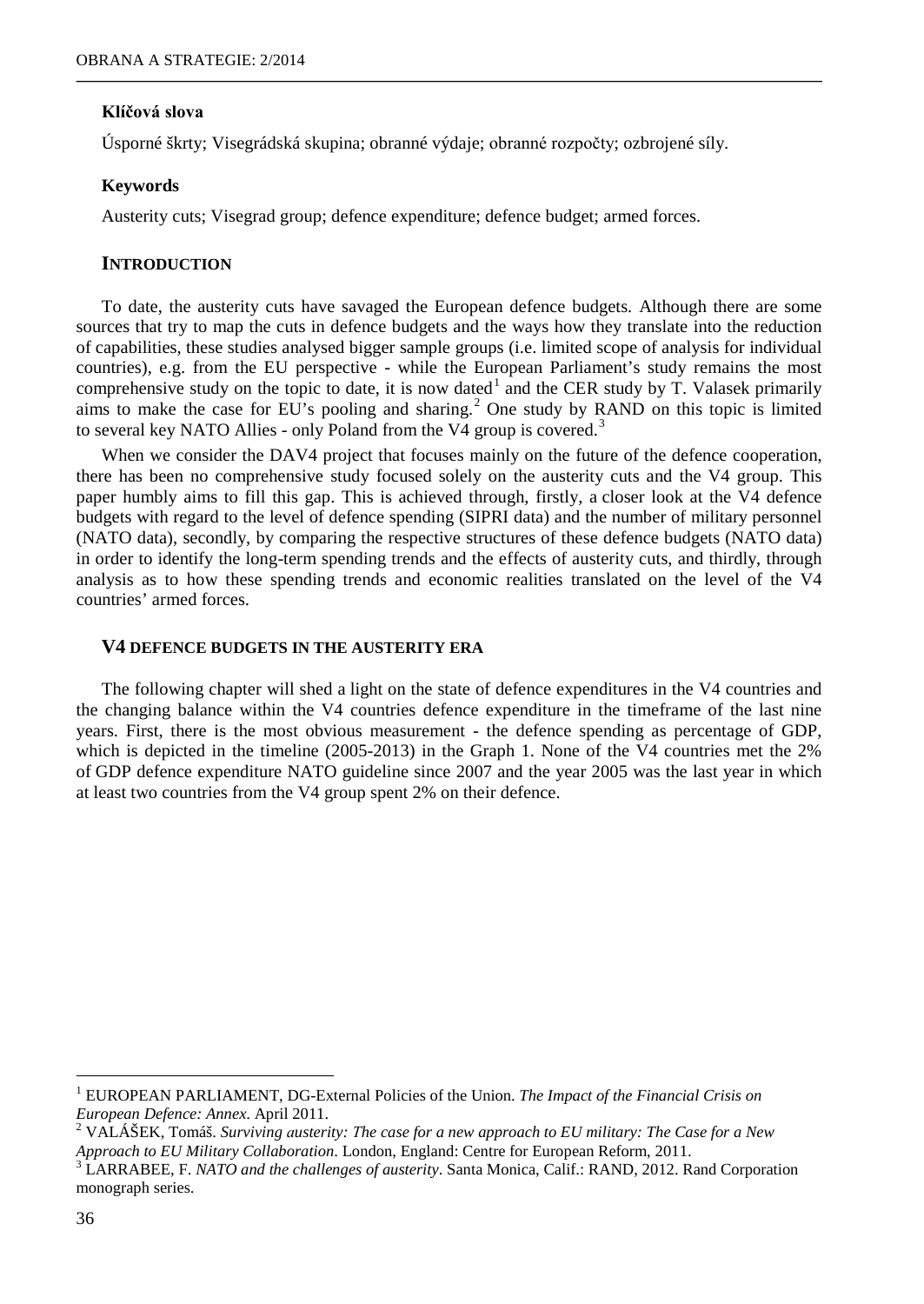



Source: The SIPRI<sup>[4](#page-2-0)</sup>

To give these numbers at least some context with regard to the general effects of economic crisis, let us consider the annual development of GDP. From the following Graph 2 it is obvious that the crisis translated into the negative GDP development in the region in 2009, when all V4 countries, with the Polish exception experienced, negative GDP growth. It is also clear that the defence budgets were, again with the Polish exception, slashed *even* before the economic crisis hit the V4 countries in 2009.



**Graph 2: V4 countries GDP annual percentage change (2006-2013)**

As was already pointed out,<sup>[6](#page-2-2)</sup> the internal dynamism of the V4 group has significantly shifted as a result of different defence expenditure trends in the last decade. In 2002, according to SIPRI data, Poland's military expenditures (measured in constant USD 2010) equalled the combined defence spending of the other V4 countries. In 2013 Poland's defence budget was more than two times larger than the combined budgets of the other three Visegrad countries. While the global economic crisis played a role, closer look on the defence expenditure data clearly shows, that the cuts in military expenditure started even before the crisis, which only made it worse and flattened the Czech defence expenditure around 1% of the GDP and slightly below it in the Hungarian and Slovak cases.

Source: NATO Public Diplomacy<sup>[5](#page-2-1)</sup>

<sup>&</sup>lt;sup>4</sup> The SIPRI Military Expenditure Database.  $\overline{a}$ 

<span id="page-2-1"></span><span id="page-2-0"></span><sup>5</sup> NATO Public Diplomacy. *Division Financial and Economic Data Relating to NATO Defence*. Press Release, 24. February 2014; Eurostat.<br><sup>6</sup> BALCER, Adam. A Wishful Thinking? Military Cooperation in the Visegrad Group. In: *Visegrad Revue* [online],

<span id="page-2-2"></span><sup>28.2.2013. [</sup>cit. 2014-10-15]. Available from[: http://visegradrevue.eu/?p=1437](http://visegradrevue.eu/?p=1437)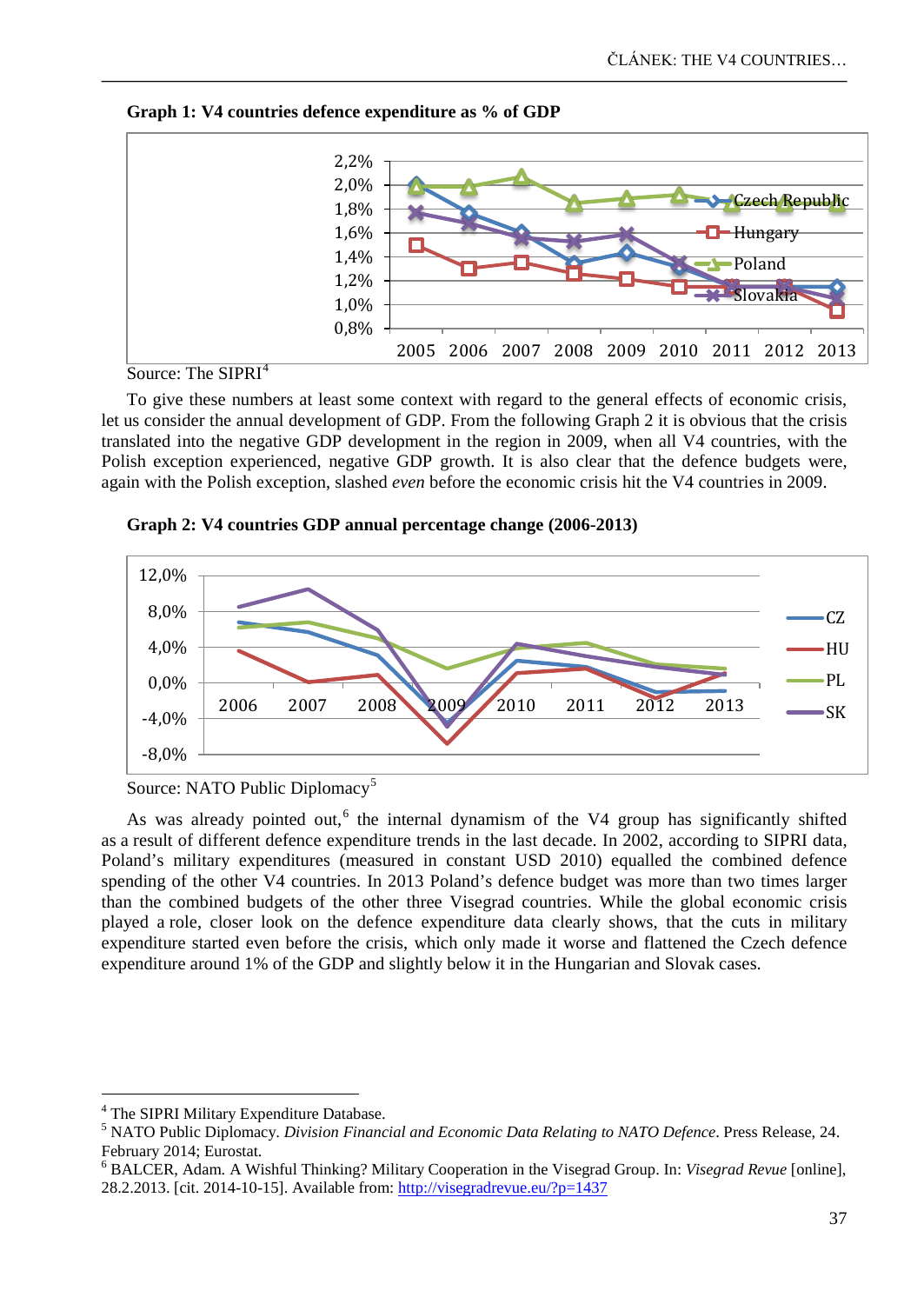# **The Czech Republic: Defence budget as Cinderella**

Although the absolute amount allocated for defence did not, in Czech Crowns, significantly decrease before 2008 (it rather stagnated thanks to the growing GDP),<sup>[7](#page-3-0)</sup> the economic crisis played a role, after 2008, in bringing the defence expenditure down even in national currency. When the defence expenditure is compared in constant 2010 USD, it shows gradual and long-term decrease in defence spending not corresponding to national currency expenditures.

As a result of inconsistencies in defence spending, the Czech armed forces, which became fully professional in 2005, accumulated internal debt amounting to something between 80 and 90 billion CZK (around  $3.7 - 4$  billion USD) equalling two years of defence expenditure.<sup>[8](#page-3-1)</sup>





Source: The SIPRI<sup>[9](#page-3-2)</sup>

### **Hungary: Chronic underspender**

Hungary currently spends about 0.8% of its GDP on defence. It is staggering that this extremely low level of spending is planned to be maintained in the foreseeable future as well. According to the governmental resolution from 2012, the defence expenditure should be maintained on the 2012 level until 2016 and rise by 0.1% of GDP annually afterwards. By the beginning of the next decade (2022) the defence spending should reach 1.39% of the GDP. The massive decrease in military personnel in 2006 is associated with the professionalisation of the Hungarian Defence Forces which started in 2004. The level of internal debt is not publicly known.





<span id="page-3-0"></span><sup>7</sup> BRIZGALOVÁ, Lenka. Současný stav a perspektivy v oblasti finančních zdrojů pro zabezpečení činností rezortu MO. In: *Vojenské rozhledy*, vol. 19 (51) 2010, iss. 3, pp. 84-97.<br><sup>8</sup> Bílá kniha o obraně. Praha: Ministerstvo obrany ČR, 2011, p. 13.<br><sup>9</sup> The same applies for the Graph 3, 4, and 5. SIPRI data on defence expenditure; NAT

l

<span id="page-3-1"></span>

<span id="page-3-2"></span>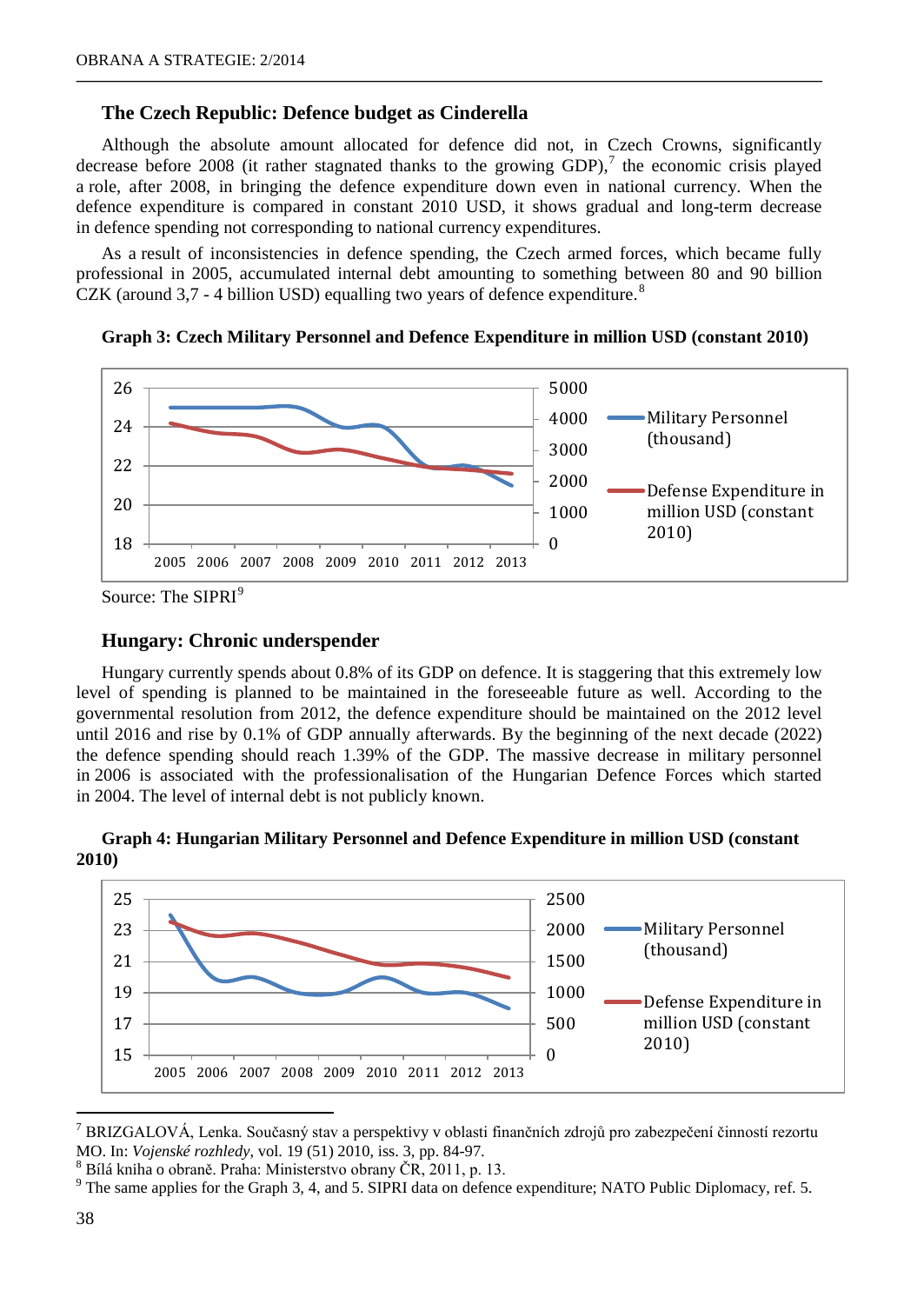# **Poland: Strategic spender**

Poland was able to maintain steady defence expenditures thanks to the law from 2001 that says that *"the amount of funds assigned each year for this purpose shall not be lower than 1.95 per cent of the GDP from a preceding year."*[10](#page-4-0) However, as the result of the economic slowdown in 2009, the government reduced the annual defence budget by  $9\%$ <sup>[11](#page-4-1)</sup> and in 2010 the Tusk government considered an amendment that would enable the government to flexibly lower the expenditures any given fiscal year but required that the six year average would still meet the 1.95% of the GDP.<sup>[12](#page-4-2)</sup>





# **Slovakia: Economic crisis at fault?**

Slovakia's defence expenditure has been stagnating (thanks to the growing GDP) until 2009 but the planned figures for defence spending were not achieved in any given year although the government tried to update the armed forces financing plan three times. The Slovak armed forces have, consequently, between 2002 and 2011 accumulated deficit in allocated resources equalling twice the annual defence budget (cca 1.9 billion USD).<sup>[13](#page-4-3)</sup> However, it seems that Slovakia was the only country where the decline in defence expenditure can be at least *partially* tied to austerity cuts as a consequence of the economic crisis.

**Graph 6: Slovak Military Personnel and Defence Expenditure in million USD (constant 2010)**



To sum up this section one has to point out that, without Poland, the V4 group armies seem to be, in the last almost a decade, unsustainably financed, which the impacts of the economic crisis only magnified. Consequently, when measured in constant 2010 USD, the "bang for the buck" of the three

<span id="page-4-0"></span><sup>&</sup>lt;sup>10</sup> White Book on National Security of the Republic of Poland. Warsaw: The National Security Bureau, 2013, p. 45.<br><sup>11</sup> Not showing on the Graph 1 because of different

<span id="page-4-1"></span><sup>&</sup>lt;sup>11</sup> Not showing on the Graph 1 because of different measurement. In national currency the defence expenditure was virtually the same in fiscal years 2008 and 2009. VALASEK, ref. 2, p. 6.

<span id="page-4-3"></span><span id="page-4-2"></span>

<sup>&</sup>lt;sup>12</sup> LARRABEE, ref. 3, p. 60.<br><sup>13</sup> MAJER, Marian (ed.). *Security Sector Reform in Countries of Visegrad and Southern Caucasus: Challenges and Opportunities*. Bratislava: Centre for European and North Atlantic Affairs, 2013, p. 107.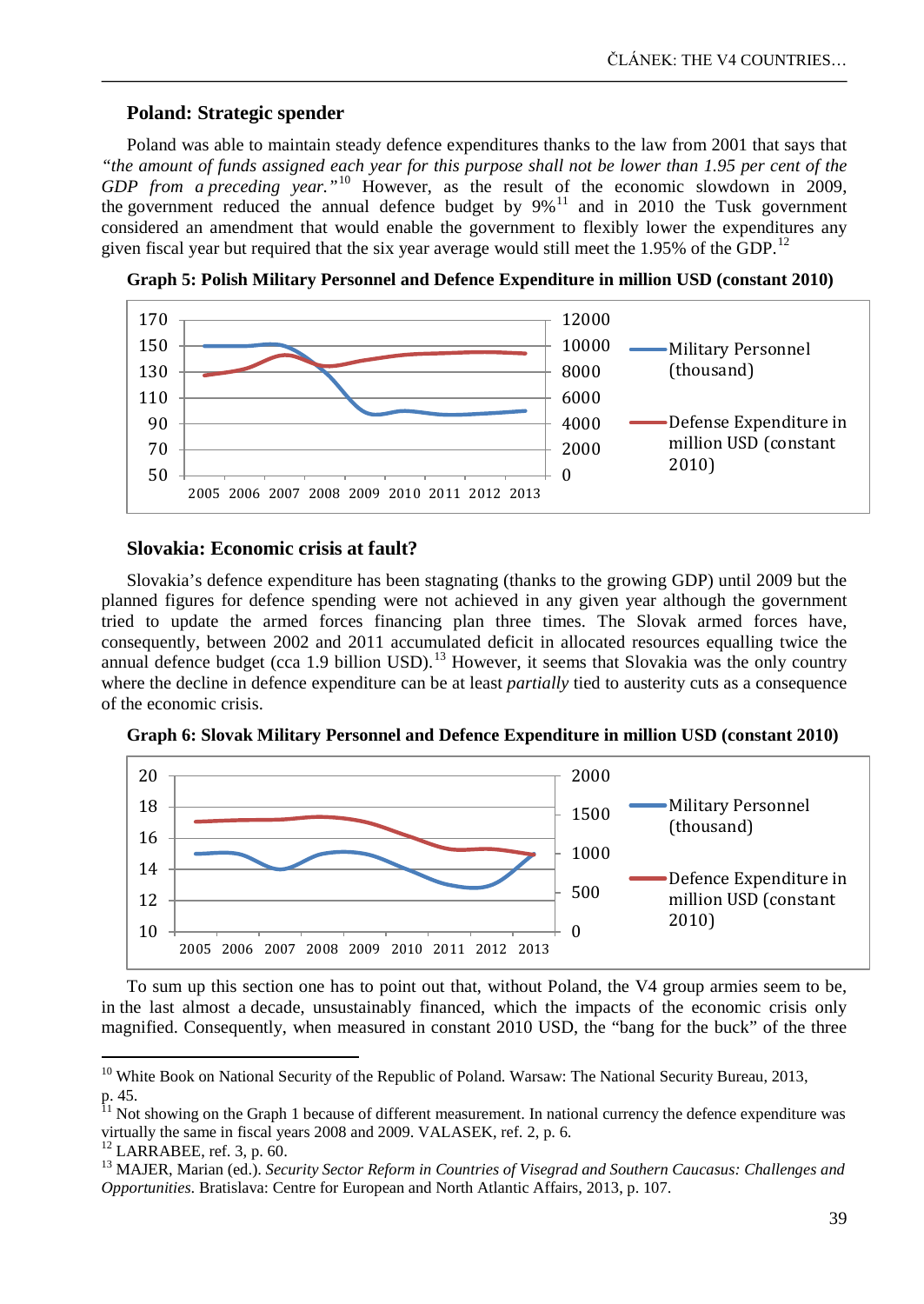Visegrad countries between 2005 and 2013 decreased by 40% in the Czech and Hungarian cases, by 30% in the case of Slovakia, and rose by 20% in Poland.

# **THE STRUCTURE OF THE DEFENCE EXPENDITURES IN THE V4 GROUP**

The structure of the defence expenditure shows how the money allocated for defence budget is actually spent, although even the funds spent on equipment do not necessarily mean enhanced capabilities for the army in the long perspective. After the end of the Cold War, the social and economic function of armed forces has become priority instead of its defence purpose in many European states - the army, after all, secures jobs for soldiers, administrative staff and industry workers. The result of this paradigmatic shift is the sharp increase of personnel expenditures and armament policy that primarily reflects the needs of national defence industry and not priorities outlined by defence policy.<sup>[14](#page-5-0)</sup>

Example for this can be the two of the most expensive acquisitions of the Czech Army - the Czech L-159 Alca multi-role combat aircraft (1999-2008) and the procurement of the modernised T-72M4 CZ (2000-2005) that came in a time when the Czech army was changing its posture to focus on foreign deployments, for which these two types of armament were considered useless.<sup>[15](#page-5-1)</sup> The following part will try to demonstrate the effects of the economic crisis and subsequent budget cuts on the structure of the defence expenditure in the V4 group states in the last decade.

### **The Czech Republic: Rising structural problems**

From the table 1 it is clear that in the Czech case the major consequence of the austerity cuts on the defence expenditure was rising proportion of the money spent on personnel. Understandably, as the overall sum allocated for defence budget decreased (after 2010), mandatory expenditures proportionally rose. Greater catastrophe was avoided only by letting 4,500 ministry staff and soldiers go in 2009 and further personnel reductions in 2011 and 2013 (as seen in graph 3).

However, only 83% of the budget is spent on the actual military since the soldiers pensions and associated expenses comprise about 7 billion CZK (cca 315 million USD) out of the 41.9 billion CZK (cca 1.9 billion USD from the 2014 defence budget).<sup>[16](#page-5-2)</sup> The negative effects of almost plateaued expenditure as % of GDP after 2010 have thus created a structural problem in the Czech defence budget resulting in limited resources for needed investments and modernisations.

|                                | Average<br>2005-2009 | 2007   | 2008   | 2009   | 2010   | 2011   | 2012   | 2013    |
|--------------------------------|----------------------|--------|--------|--------|--------|--------|--------|---------|
| Personnel expenditure:         | 48.2 %               | 49.2%  | 51.5 % | 46.1%  | 50.7 % | 56.3 % | 61.7 % | 62.1 %  |
| Equipment<br>expenditure:      | 13.1 %               | 10.1 % | 12.9 % | 22.4 % | 12.4 % | 13.3 % | 14.8%  | $9.5\%$ |
| Infrastructure<br>expenditure: | 6.6 %                | 9.8%   | 5.6 %  | 3.9 %  | 5.8%   | 2.5 %  | 1.6 %  | 2.7 %   |
| Other expenditure:             | 30.8%                | 30.9%  | 30.1 % | 27.6 % | 31.1 % | 27.9 % | 21.9%  | 25.7 %  |

**Table 1: Czech Republic's structure of defence expenditure (2005-2013e)**

Source: NATO<sup>[17](#page-5-3)</sup>

<span id="page-5-1"></span><span id="page-5-0"></span><sup>&</sup>lt;sup>14</sup> MÖLLING, Christian. NATO's Two Percent Illusion. *SWP Comments 36*, August 2014, p. 2.<br><sup>15</sup> PERNICA, Bohuslav. Vojenská politika, vojenské výdaje a porcování medvěda – případ České republiky. In: *Teoretické a praktické aspekty veřejných financí: XIV. ročník mezinárodní odborné konference*. Praha: Oeconomica, 2009, p. 4.

<span id="page-5-3"></span><span id="page-5-2"></span><sup>&</sup>lt;sup>16</sup> MIČÁNEK František, DOBROVSKÝ Luboš, DYČKA Lukáš, KOLKUS Jaroslav, FRANK Libor. Zpráva <sup>o</sup> stavu zabezpečení obrany ČR v roce 2014 – mýty a realita. In: *Vojenské rozhledy,* 2014, vol. 23 (55), iss. 2. <sup>17</sup> NATO Public Diplomacy, ref 5.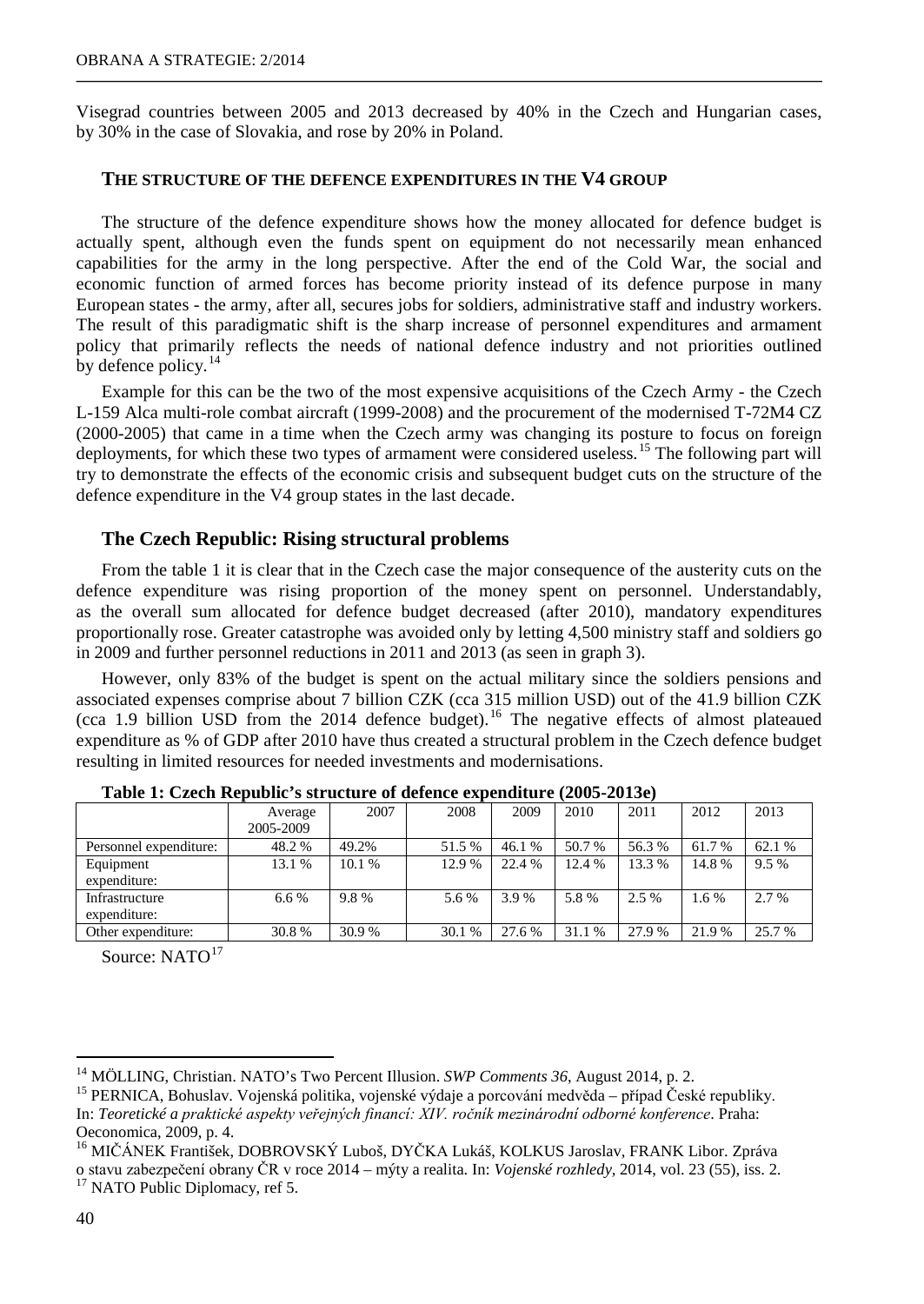### **Hungary: Focus on deployability**

According to Hungarian national military strategy from 2012 the structure of defence budget should aim to achieve 40-30-30% proportion of personnel, operation and maintenance, and procurement costs in the mid-term.<sup>[18](#page-6-0)</sup> These do not directly correspond to NATO expenditure categories but it is obvious that the effects of economic crisis were not as severe as in other V4 countries and austerity cuts in the defence budget were not as dramatic to produce further structural problems because the military was accommodated to low defence spending to begin with.

In general, however, the Hungarian army lagged behind in modernizing and only about 5% of the budget was allocated to modernisation rendering the Hungarian armed in dire lack of modern equipment and forcing the army to rely on "second hand" modernisation. This often entailed making use of used equipment supplied by the Allies free of charge or for a nominal amount of money as was the case with armoured vehicles leased by the USA in Iraq and Afghanistan. Also, the lease of the Gripen fighter jets negotiated in 2002 ate up a huge portion of the defence budget slowing or even halting the modernisation in other areas.<sup>[19](#page-6-1)</sup>

Hungarian defence expenditures seem to have traditionally lower personnel expenditure level even with the pensions contribution (7.9% of the defence budget).<sup>[20](#page-6-2)</sup> High percentage of other expenditures (i.e. maintenance and operations) seem to be pointing to high deployability of the Hungarian army.

| – ∙                             |                      |        |        |        |        |        |        |        |  |
|---------------------------------|----------------------|--------|--------|--------|--------|--------|--------|--------|--|
|                                 | Average<br>2005-2009 | 2007   | 2008   | 2009:  | 2010:  | 2011:  | 2012:  | 2013   |  |
| Personnel expenditure:          | 48.8%                | 46.4 % | 48.1 % | 50.4 % | 56.4 % | 50.6 % | 47.7 % | 52.0 % |  |
| Equipment expenditure:          | 11.1 %               | 12.1 % | 14.8%  | 12.7 % | 12.1 % | 12.3 % | 5.8%   | 9.8%   |  |
| Infrastructure<br>expenditures: | 4.5 %                | 5.2 %  | 2.6 %  | 3.9 %  | 2.1 %  | 1.3%   | 2.1 %  | 2.4 %  |  |
| Other expenditures:             | 34.8%                | 36.3 % | 34.6 % | 33.0 % | 29.5 % | 35.8%  | 44.4 % | 35.8%  |  |

**Table 2: Hungary's structure of defence expenditure (2005-2013e) based on NATO data**

### **Poland: Focus on modernisation**

Polish structure of defence expenditure shows comparably little long term fluctuations. The Polish budget is the only one which experienced steady defence expenditure as % of GDP and thanks to economic growth also an increase in absolute terms over the last decade.

Up until 2013 Poland spent between 15 to 22 percent of its defence budget on equipment modernisation. However, the expeditionary missions in both Iraq and Afghanistan have highlighted the need for a better equipment kit for its forces and Poland currently aims to shift, over the next decade, about one-third of the defence budget to equipment modernisation.<sup>[21](#page-6-3)</sup> It is worth noting that thanks to continuous economic growth combined with steady defence *"Poland is on a path to overtake Spain and the Netherlands in total defence spending in the next 2 years. (In terms of pure defence investment, Poland already ranks 5th behind the UK, France, Germany, and Italy)."*[22](#page-6-4)

 $\overline{a}$ 

<span id="page-6-3"></span>*Institute (AEI)* [online]. December 13, 2013. [cit. 2014-10-15]. Available from:

<span id="page-6-1"></span><span id="page-6-0"></span><sup>&</sup>lt;sup>18</sup> National Military Strategy, Ministry of Defence, 2012, p. 15.<br><sup>19</sup> MAGYARICS, Tamás. Hungary in NATO: The Case of a Half Empty Glass. In: *NATO's European Allies: Military Capability and Political Will.* MATLÁRY & PETERSSON (eds.), 2013, pp. 232-261, p. 240.<br><sup>20</sup> Facts and Figures on the Hungarian Defence Forces. Ministry of Defence, 2011, p. 50.<br><sup>21</sup> MICHTA, Andrew. Polish hard po

<span id="page-6-2"></span>

<span id="page-6-4"></span><http://www.aei.org/publication/polish-hard-power-investing-in-the-military-as-europe-cuts-back/> <sup>22</sup> BALIS, Christina. Poland's Balancing Act: A Briefing for the Defence Sector - Part 1. *Defence Industry Daily*  [online]. August 17, 2014. [cit. 2014-10-15]. Available from[: http://www.defenceindustrydaily.com/polands](http://www.defenseindustrydaily.com/polands-balancing-act-a-briefing-for-the-defense-sector-part-1-026396/)[balancing-act-a-briefing-for-the-defence-sector-part-1-026396/](http://www.defenseindustrydaily.com/polands-balancing-act-a-briefing-for-the-defense-sector-part-1-026396/)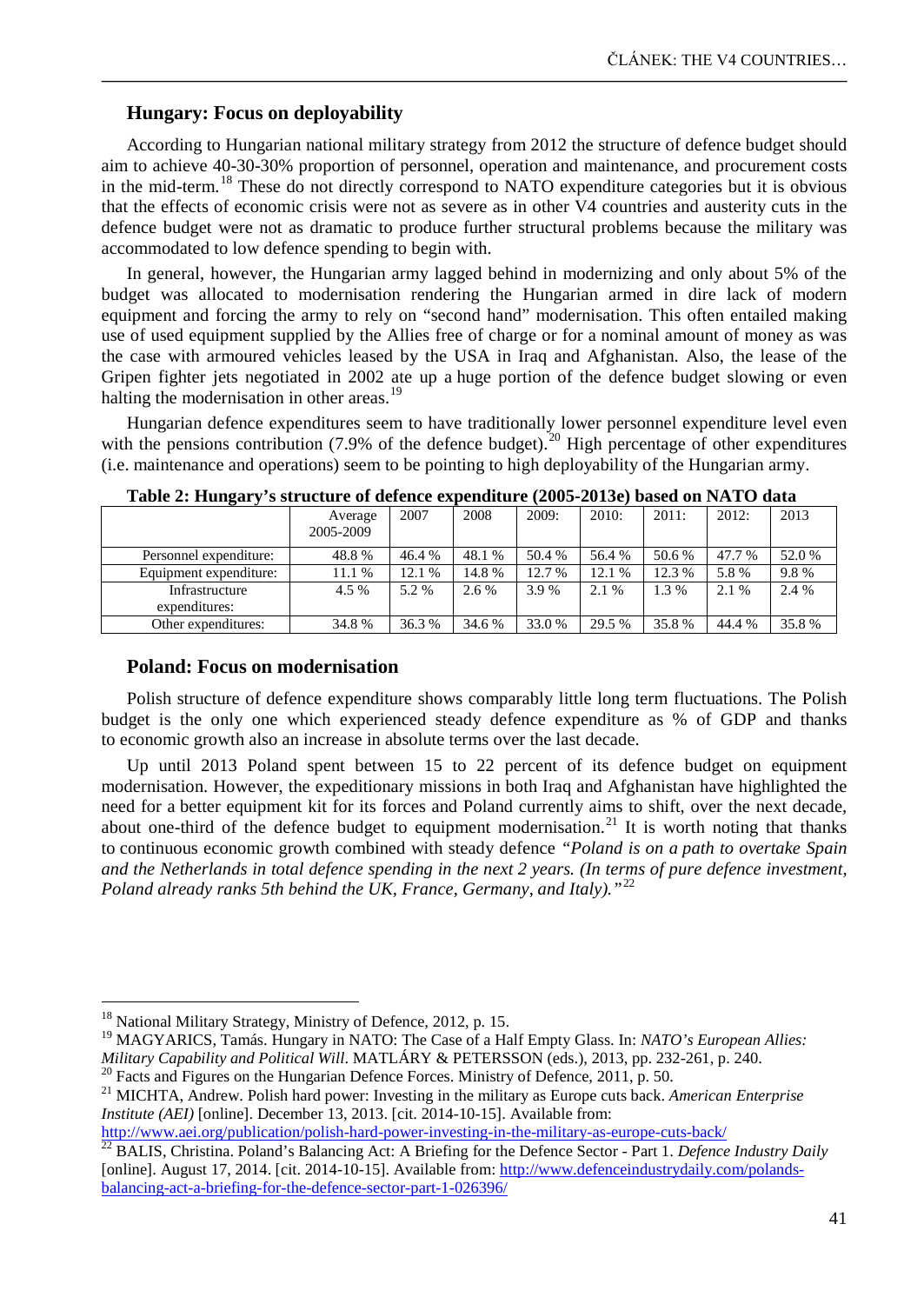|                                 | Average<br>2005-2009 | 2007   | 2008   | 2009:  | 2010:  | 2011:  | 2012:  | 2013   |
|---------------------------------|----------------------|--------|--------|--------|--------|--------|--------|--------|
| Personnel expenditure:          | 57.8%                | 54.4 % | 63.2 % | 61.1 % | 56.8%  | 57.8%  | 57.3 % | 57.4 % |
| Equipment expenditure:          | 16.1 %               | 18.6%  | 13.9%  | 15.9%  | 18.1 % | 16.1 % | 15.2 % | 13.9%  |
| Infrastructure<br>expenditures: | 4.8%                 | 5.0 %  | 4.7 %  | 5.0 %  | 4.0 %  | 4.8%   | 4.8%   | 5.6 %  |
| Other expenditures:             | 20.9%                | 22.0%  | 18.2%  | 18.1%  | 21.1 % | 21.3 % | 22.7 % | 23.1 % |

**Table 3: Poland's structure of defence expenditure (2005-2013e) based on NATO data**

# **Slovakia: Personnel expenditure soar**

Slovakia, on the other hand, seems to show similar patterns in the structure of its defence spending as the Czech Republic - soaring personnel expenditures and limited resources for equipment modernisation and for expenditure related to maintenance and operations. From this perspective Slovakia fares the worst from the V4 group. In absolute terms the Slovak personnel expenditures were even higher (658 million USD vs. 617 million USD in 2012) than the Hungarian even though in 2012 Hungary had circa 24 thousand personnel and Slovakia only about 20 thousand.<sup>[23](#page-7-0)</sup>

One of the problems was in the sudden increase in military pensions that occurred between 2009 and 2011. Second problem was the inability to cut the number of civilian personnel which, by 2006, was supposed to reach the targeted number 4.4 thousand.<sup>[24](#page-7-1)</sup> In reality this number was still around 7 thousand in 2012.<sup>[25](#page-7-2)</sup> Moreover, almost 85% of the Slovak defence budget is spent on personnel, operation, and maintenance costs, leaving only 10% for procurement.<sup>[26](#page-7-3)</sup>

|                              | Average<br>2005-2009 | 2007   | 2008   | 2009:  | 2010:  | 2011:  | 2012:   | 2013    |  |
|------------------------------|----------------------|--------|--------|--------|--------|--------|---------|---------|--|
| Personnel expenditure:       | 50.9%                | 51.5%  | 51.7 % | 55.8%  | 62.4 % | 69.5 % | 66.5%   | 74.1 %  |  |
| Equipment expenditure:       | 14.2 %               | 16.2 % | 14.6 % | 13.2 % | 9.8%   | 7.1 %  | 9.6%    | 5.5 %   |  |
| Infrastructure expenditures: | 3.8%                 | 2.5 %  | 2.0 %  | 4.5 %  | 4.2 %  | 1.0 %  | $0.4\%$ | $0.6\%$ |  |
| Other expenditures:          | 30.5 %               | 29.8%  | 31.7 % | 26.5 % | 23.6 % | 22.4 % | 23.5 %  | 19.8%   |  |

**Table 4: Slovakia's structure of defence expenditure (2005-2013) based on NATO data**

It is obvious that, from the perspective of the structure of the defence expenditure, the Czech and Slovak defence expenditure have been affected the most by the austerity cuts. The rising percentage of personnel expenditure and shrinkage of resources for equipment goes contrary to general European trends in defence spending since the relative share of Euros allocated to equipment spending in Europe had, despite overall dwindling defence resources, risen. Since 2001 the spending on personnel has grown, in absolute terms, only in the Netherlands, Poland, Norway, Belgium, the Czech Republic and Slovakia.<sup>[27](#page-7-4)</sup>

# **V4 ARMIES IN THE AUSTERITY ERA**

It is appropriate time to look at how these developments and economic realities translated into the level of the respective national armies and on a way how the armies have struggled to fulfil the same

<span id="page-7-0"></span><sup>&</sup>lt;sup>23</sup> Counting both civilians and soldiers. EDA Defence Data Portal, Defence Data of Slovakia in 2012 and Defence Data of Hungary in 2012.<br><sup>24</sup> Retired Slovak general

<span id="page-7-1"></span><sup>24</sup> Retired Slovak general says strategic assessment fails to focus on key points. *Sme.sk*, 18 July, 2011, [online]. Available from: [http://wikileaks.org/gifiles/docs/67/678547\\_russia-slovakia-retired-slovak-general-says](http://wikileaks.org/gifiles/docs/67/678547_russia-slovakia-retired-slovak-general-says-strategic.html)<u>[strategic.html](http://wikileaks.org/gifiles/docs/67/678547_russia-slovakia-retired-slovak-general-says-strategic.html)</u><br><sup>25</sup> EDA Defence Data Portal, Defence Data of Slovakia in 2012.

<span id="page-7-2"></span>

<span id="page-7-3"></span><sup>&</sup>lt;sup>26</sup> MUZYKA, Konrad. Slovakia prepares for major defence acquisitions. *IHS Jane's Defence Weekly* [Online], 19 May 2014. Available from:<http://www.janes.com/article/38272/slovakia-prepares-for-major-defence-acquisitions> <sup>27</sup> BERTEAU. J., David & BEN-ARI, Guy (et all). *European Defence Trends 2012: Budgets, Regulatory* 

<span id="page-7-4"></span>*Frameworks, and the Industrial Base*. Center for Strategic & International Studies (CSIS), December 2012, p. 6, 10.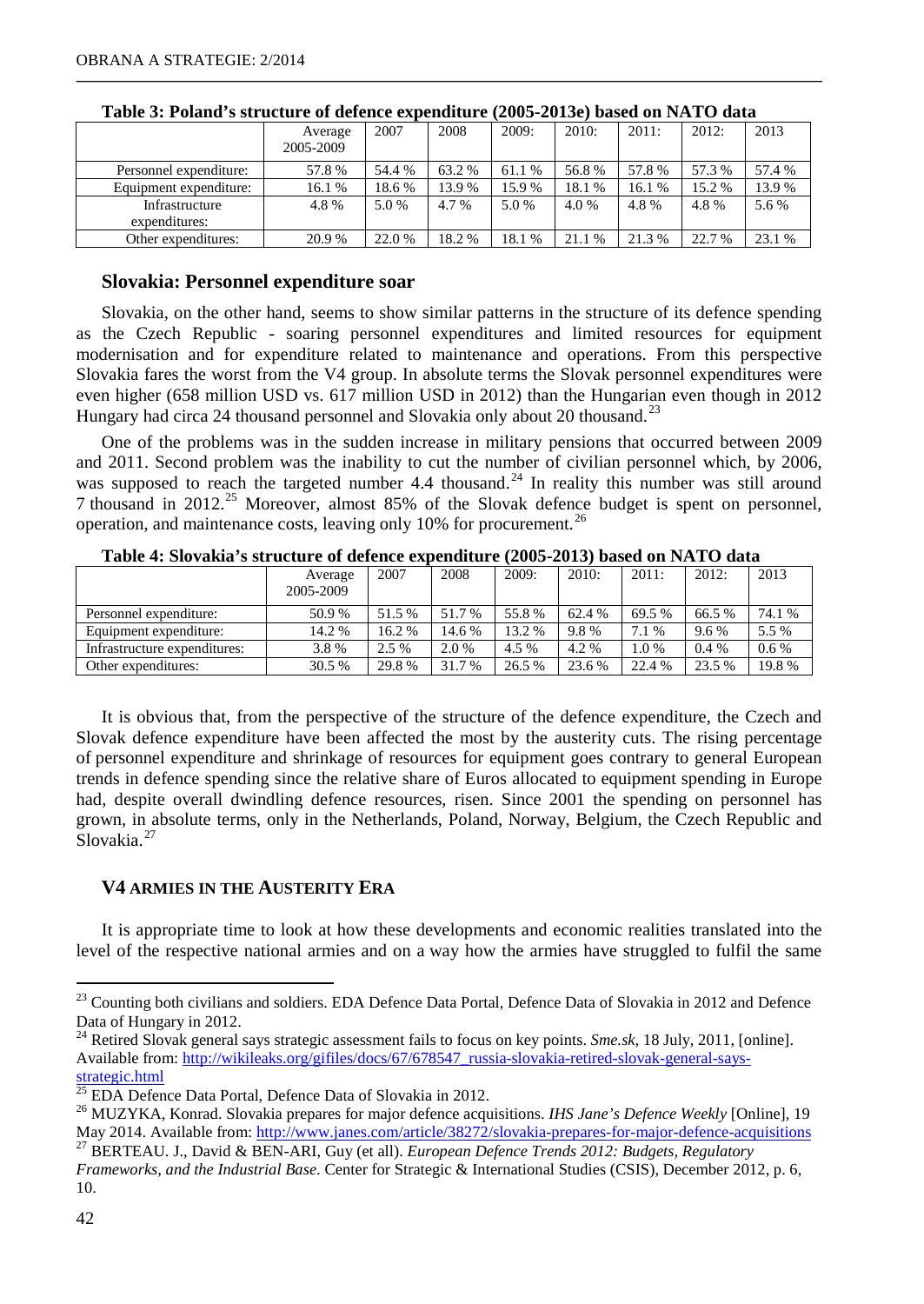tasks with fewer resources. The focus of this chapter will be to illustrate how the V4 armies have coped with this situation and if/how the political ambitions for these armies were modified, if/how the force structure was reformed, if/which capabilities were slashed, and if/which modernisation plans were postponed.

### **The Czech Republic: Step Back to Service Headquarters**

The Czech armed forces underwent in recent time not only force reductions (2009, 2011, 2013) but even structural changes. The Defence Strategy of 2012 also reduced the level of ambition for deployments in international operations. Deployment of a brigade size unit without rotation (up to 3 thousand personnel) is now limited only to article 5 collective defence operations and just a battallion size unit with rotation (up to 1,500 soldiers or 5.7% of the armed forces) is now intended for other international operations.  $^{28}$  $^{28}$  $^{28}$  What is striking in this respect is the fact that this brigade size unit intended for up to 6 month deployment without rotation, at the moment, lacks critical supplies, some of which will suffice only for one week of combat and the procurement of which would cost up to 20 billion CZK (around 0.9 billion USD),<sup>[29](#page-8-1)</sup> almost half of the 2013 defence budget.

The initial Czech reaction to the crisis was to cut the budget by over 20% between 2009 and 2011, to significantly reduce personnel (4,500 ministry staff and soldiers in 2009) and to withdraw most Czech troops from the Kosovo mission. Subsequently, the work was initiated on the White Paper on Defence in order to bring some order into the process of scaling down the armed forces in the new budgetary stringent environment.

The course of replacement/modernisation of soviet-made infantry fighting vehicles BVP-1 and BVP-2, the backbone of Czech mechanised units, could not be decided by the end of 2013 as planned by the White Paper. The replacement for the soviet made fleet of Mi-24/35 fighter helicopters was also delayed meaning that both types will be probably replaced exactly by the end of their life-cycles. Helicopters should be replaced between 2016-18 by cheaper to operate and maintain multi-role helicopters<sup>[30](#page-8-2)</sup> and IFV between 2018-20. Further, the development of the mobile surface-to-air missile system KUB should be discontinued after 2015 and the system retired by 2017 when the life-cycle of appropriate rockets ends. The military proving grounds also face reduction by 33% by 2015. The cuts in defence expenditures have further translated into the reduction of the armed forces through the re-selling of military property.<sup>[31](#page-8-3)</sup>

In 2013, a series of changes in the structure of the armed forces was launched, suggested earlier by the White Paper on Defence from 2011, in the course of which the Czech air force left the military airfield in Přerov. Much more important was the reduction of two army's operational commands in 2013. Joint Forces command in Olomouc was replaced by two significantly smaller Service HQs within the General Staff and Joint Support Command of Stará Boleslav was replaced by three specialised Agencies (Logistics, Military Medical and CIS). It has achieved not only better fluidity amongst the chain of command but also a reduction of strength since 1,600 budgetary positions were cancelled. The rationale behind this was the experience gathered from foreign deployments. It became obvious that joint forces operational command would be provided within the Allied framework and that the utility of Czech joint forces command is low.<sup>[32](#page-8-4)</sup> The Czech Special Forces unit was also transferred from the military intelligence command to the General Staff of the  $\angle ACR$  as of beginning of 2015.<sup>[33](#page-8-5)</sup>

<span id="page-8-2"></span><span id="page-8-1"></span>

<span id="page-8-0"></span><sup>&</sup>lt;sup>28</sup> Obranná strategie ČR. Ministerstvo obrany České republiky, Praha: 2012, p. 10.<br><sup>29</sup> MIČÁNEK, ref. 17.<br><sup>30</sup> KOMÍNEK, Jiří. Czechs plan new light helicopter purchase. *IHS Jane's Defence Weekly* [online], April 9, 2014. Available from: <u><http://www.janes.com/article/36607/czechs-plan-new-light-helicopter-purchase></u><br><sup>31</sup> EUROPEAN PARLIAMENT, ref. 1, p. 43.<br><sup>32</sup> MAREK, Vladimír. Nejen nutné zlo, rozhovor s náčelníkem Generálního štábu AČR gen

<span id="page-8-3"></span>

<span id="page-8-4"></span>Pavlem. In: *ATM*+, iss. 12/2012, p. 79.<br><sup>33</sup> KOMÍNEK, Jiří. Czech Republic restructures special forces command. *IHS Jane's Defence Weekly* [online], 28

<span id="page-8-5"></span>August, 2014. Available from: [http://www.janes.com/article/42551/czech-republic-restructures-special-forces](http://www.janes.com/article/42551/czech-republic-restructures-special-forces-command)[command](http://www.janes.com/article/42551/czech-republic-restructures-special-forces-command)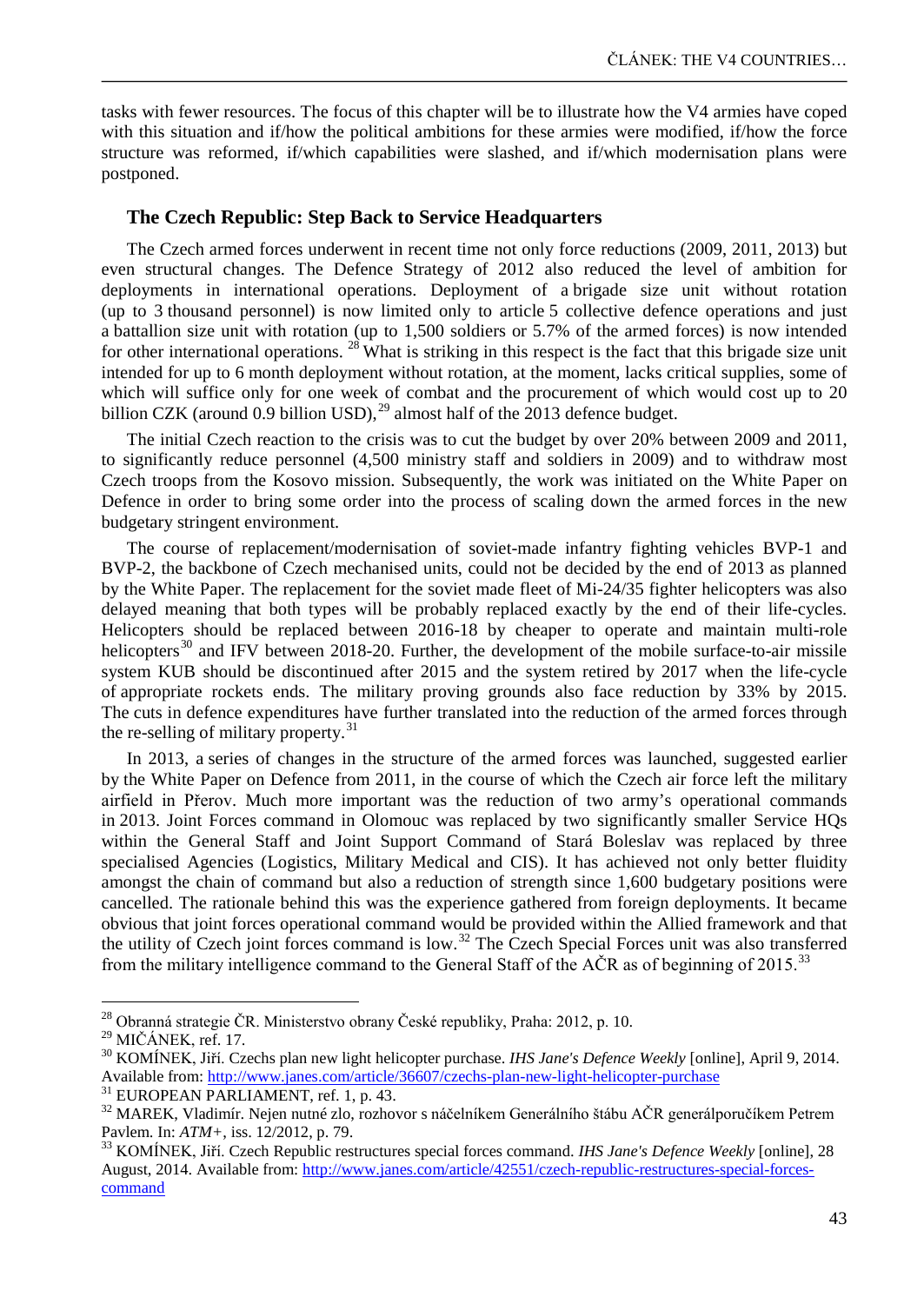Commentators agree that it was only an attempt to rationalize the command structures after the reduction that occurred in the strength of the armed forces<sup>[34](#page-9-0)</sup> in order to bring back the desired proportion between officers, NCO's and regular soldiers.<sup>[35](#page-9-1)</sup>

The problem is that the structural problems at the heart of Czech defence spending (personnel expenditure) will get even more serious because of the planned novelisation of the law changing the framework for military personnel salaries, effective by the beginning of 2015, in the course of which the mandatory expenditure should rise by 1.5 billion CZK (about 68 million USD).<sup>[36](#page-9-2)</sup> This primarily aims to bring new recruits into the army given that some units in the Czech armed forces, mainly combat support, lack up to 40% of their personnel.<sup>[37](#page-9-3)</sup> Another problem lies in the undermanned reserve force that totals only 1.3 thousand personnel, although the amendment to the law regulating the Czech Armed Forces that would increase the funding in order to raise the force's size to 5 thousand personnel<sup>[38](#page-9-4)</sup> is to be submitted to the parliament in the Fall 2014.<sup>[39](#page-9-5)</sup>

# **Hungary: From Mechanised Units to Light Infantry**

In the wake of the crisis, Hungary suspended its participation in the NATO helicopter programme, put multiple procurement programmes under review<sup>[40](#page-9-6)</sup> and implemented slight troop reduction conducted in late 2011. The cuts also affected the PRT deployed in Afghanistan, the efficiency of which was already decreasing due to a worsening security situation.<sup>[41](#page-9-7)</sup>

The economic crisis erupted during the final stages of implementation of a 10-year reform plan that was based on a defence-review conducted by the Hungarian government in 2002-03 and was supposed to end in 2014. The first years were focused on legislative changes and adaptation of the force structure in course of which conscription ended in 2005 and the number of personnel was reduced. From 2006 on the reform efforts focused on training and equipping units designated for deployment and only from 2010 the modernisation process was broadened to encompass the entire force although the defence reform progressed rather slowly overall due to a serious lack of funding. The financial crisis further impaired this process and resulted in a reduction of the armed forces from three brigades to only two, one of which was designated for collective defence and the other for crisis-management operations. Moreover, the armoured and heavy-artillery units had been also reduced, as have the training facilities and air fields. The army's MI-8 transport helicopters are in need of replacement by 2015, whilst a decision was made to upgrade the MI-17 helicopters to allow for further ten years of use. The MI-24s, in service for 30 years, will continue being used without any upgrades.  $42$ 

The army had to transform from mechanised units into light infantry but did not reform its command structure that is from 2007 based on Joint Operational Command that replaced the separate service (Land and Air) commands.<sup>[43](#page-9-9)</sup>

<span id="page-9-0"></span><sup>34</sup> Reorganisation of Czech command structures. *OPINICUS International s.r.o*. [Online], 1.7.2013. Available from: <http://www.opinicus-sro.com/Reorganisation-du-commandement-des?lang=en> <sup>35</sup> MIČÁNEK, František. Nemáme se za co stydět, aneb co víme o reorganizaci resortu obrany 2013. In: *Vojenské* 

<span id="page-9-1"></span>

<span id="page-9-2"></span>rozhledy, iss. 2/2014.<br><sup>36</sup> OTTO, Pavel. Armáda potřebuje nabrat 1300 nováčků ročně. Chybí jí peníze i zájemci. E15, 16.4.2014, p. 4.<br><sup>37</sup> MIČÁNEK, ref. 17.<br><sup>38</sup> ŠEDIVÝ, Jiří. NATO and Reserve Forces: A Czech View. *Perman* 

<span id="page-9-3"></span>

<span id="page-9-4"></span>*to NATO in Brussels*, undated, [online]. Available from:

[http://www.mzv.cz/nato.brussels/en/news\\_articles\\_speeches/index\\_2.html](http://www.mzv.cz/nato.brussels/en/news_articles_speeches/index_2.html)

<span id="page-9-5"></span><sup>&</sup>lt;sup>39</sup> KOMÍNEK, Jiří. Prague looks to expand its active reserve. *IHS Jane's Defence Weekly*, August 13, 2014. Available from:<http://www.janes.com/article/41965/prague-looks-to-expand-its-active-reserve><br><sup>40</sup> VALÁŠEK, ref. 2, p. 6.<br><sup>41</sup> RACZ, Andreas. As Afghanistan Exits Loom, Let's not forget Hungary's Contribution. *Paprika Poli* 

<span id="page-9-7"></span><span id="page-9-6"></span>February 16, 2012. Available from: [http://www.paprikapolitik.com/2012/02/as-afghanistan-exits-loom-let-s-not-](http://www.paprikapolitik.com/2012/02/as-afghanistan-exits-loom-let-s-not-forget-hungary-s-contribution/)

<span id="page-9-9"></span><span id="page-9-8"></span>

[forget-hungary-s-contribution/](http://www.paprikapolitik.com/2012/02/as-afghanistan-exits-loom-let-s-not-forget-hungary-s-contribution/) <sup>42</sup> EUROPEAN PARLIAMENT, ref. 1, p. 43. <sup>43</sup> Hungarian Defence Forces. *Globalsecurity.org* [online], undated. Available from: <http://www.globalsecurity.org/military/world/europe/hu-hdf.htm>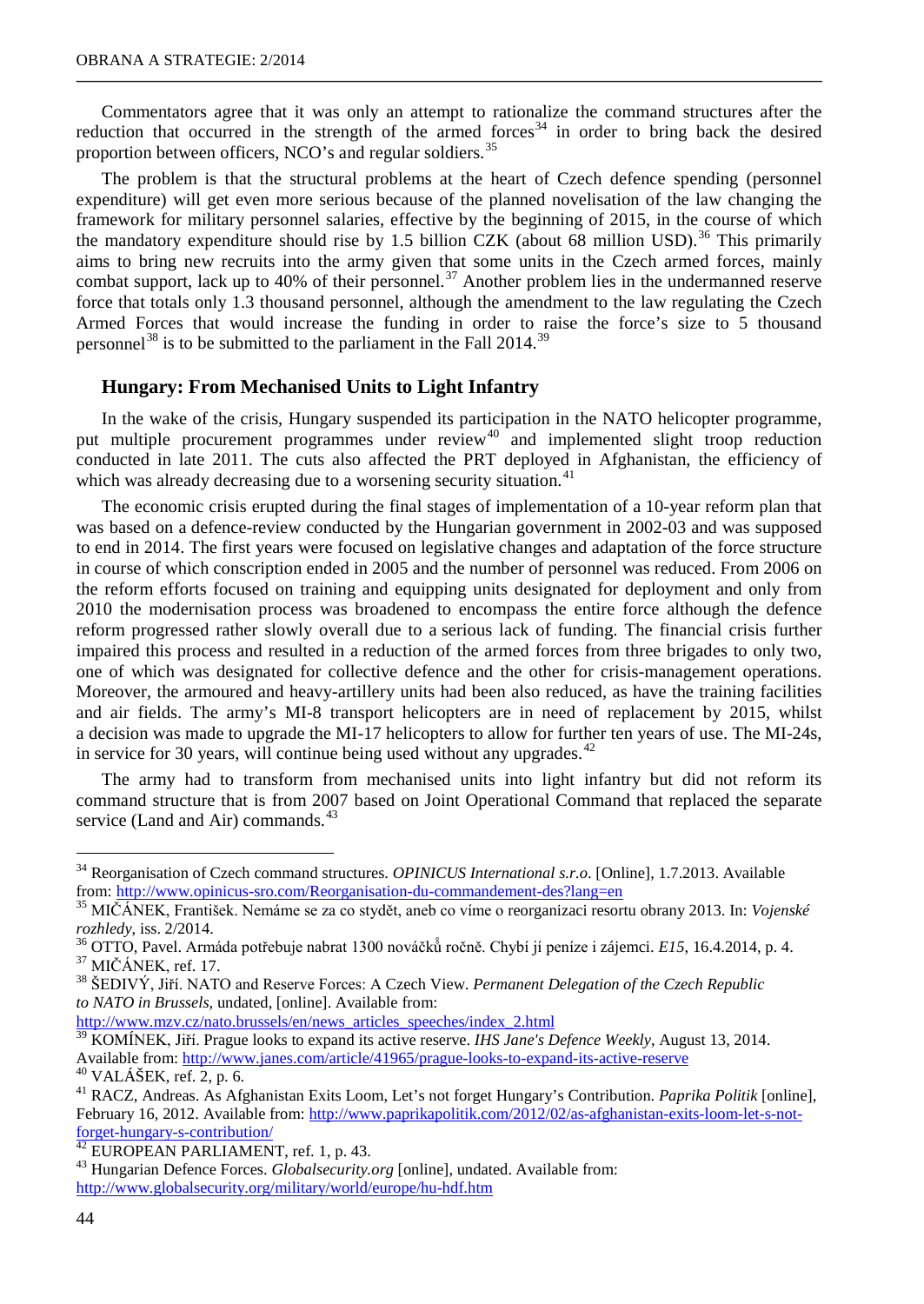A new 10-year development plan was drawn up in 2012 by the defence ministry that named future priorities: Developing the Gripen programme, electronic projects, the development of basic cyber defence capabilities and helicopter purchases.<sup>[44](#page-10-0)</sup> In order to save more money, the Gripen contract was renegotiated in 2012. Under the new contract the lease was extended for another 10 years and thus freed some funds in the strained defence budget between 2012 and 2016. The saved money is to be spend on lubricants for vehicles, the purchase of Norwegian Kongsberg URH-radios and armoured vehicles,<sup>[45](#page-10-1)</sup> and the operation of the HDF's signal and information systems.<sup>[46](#page-10-2)</sup>

For foreign deployment the level of ambition is now set at 2,000 deployable troops with one brigade on duty for 6 months plus 1 or 2 battalions on rotation.<sup>[47](#page-10-3)</sup> In 2013, the Hungarian army sustained deployment of approximately 1,000 soldiers in international crisis management missions. The largest ones are the operations in Afghanistan and Kosovo. The commitment to maintain this relatively high contingent (5.55% of the military personnel) was highlighted by the new National Military Strategy, adopted in December 2012. [48](#page-10-4)

One of the major reforms executed since 2010 was the creation of a voluntary reserve force that significantly enhanced capabilities of the Hungarian army with regard to internal deployments in the state emergencies and disaster management as was the case with floods that Hungary experienced in 2013.<sup>[49](#page-10-5)</sup> In reaction to this the number of reserve forces should be raised from 5.3 thousand to 8 thousand in the near future.<sup>[50](#page-10-6)</sup> This is a part of strategy to reduce costs for guarding military facilities that were prior to 2010 costly (cca 8.3 million USD lost between 2005-2010) outsourced to private companies. These services are now secured by the 2 thousand strong Armed Security Guards unit within the Hungarian MoD all of which are at the same time defence reservists to be called for disaster-relief missions should the demand arise. $51$ 

Given the long-term underfinancing of the defence it is unlikely that Hungarian military capabilities would improve significantly before 2020. The transformation from mechanised units into light infantry is characteristic for the future development thanks to significantly constrained funds available for modernisation.

### **Poland: Creation of Joint Operational Command**

Poland started to professionalise its armed forces in 2008, in the course of which the size of military personnel decreased from 150 thousand to 100 thousand and National Reserve Force was established, which was further boosted in 2011 in order to reach 20 thousand personnel. Also, special operations forces, which were made a separate service in the country's military structure, experienced significant reinforcement from 1.5 thousand in 2009 and should have reached 3.5 thousand personnel in 2012 and by 2014 should become a fully interoperable partner nation of the US special operation forces. As a parallel process to the professionalisation the modernisation was also carried out as laid down in

<span id="page-10-1"></span><http://www.politics.hu/20140425/govt-allocates-huf-2-8-billion-to-prepare-gripen-fleet-for-close-air-support/><br><sup>45</sup> Both originally planned to be procured between 2006-2010. MATEI, C., Florina. The Impact of NATO Membership on Military Effectiveness: Hungary. In: *The Routledge Handbook of Civil-Military Relations*, BRUNEAU, C., Thomas & MATEI, C., Florina (eds.), Routledge, 2012, p. 221.<br><sup>46</sup> MAGYARICS. ref. 20, p. 240.

<span id="page-10-0"></span><sup>44</sup> Hungary plans military cooperation with Central Asian nations. *Politics.hu* [online], 24.12.2013. Available from: <http://www.politics.hu/20131224/hungary-plans-military-cooperation-with-central-asian-nations/> Govt allocates HUF 2.8 billion to prepare Gripen fleet for close air support. *Politics.hu* [online], 25.4.2014. Available from:

<span id="page-10-2"></span>

<span id="page-10-3"></span><sup>&</sup>lt;sup>47</sup> EUROPEAN PARLIAMENT, ref. 1, p. 43.<br><sup>48</sup> KALO, Otto, RÁZC, András. Chapter 5: HUNGARY. In: *Security Sector Reform in Countries of Visegrad and* 

<span id="page-10-5"></span><span id="page-10-4"></span>*Southern Caucasus: Challenges and Opportunities*, MAJER, ref. 13, pp. 69-81.<br><sup>49</sup> Army capabilities developed substantially, says minister. *Politics.hu* [online], 8.7.2013. Available from:<br>http://www.politics.hu/20130708

<span id="page-10-6"></span><sup>&</sup>lt;sup>50</sup> Sovereign Hungary needs strong armed forces, says defence minister. *Politics.hu* [online], 18.6.2014. Available from:<http://www.politics.hu/20140618/sovereign-hungary-needs-strong-armed-forces-says-defence-minister/> <sup>51</sup> VARGA, Krisztian. Hungary: From Outsourcing to Insourcing. In: *Commercialising Security: Political* 

<span id="page-10-7"></span>*Consequences for Peace Operations*, LEANDER, Anna (ed.), Routledge, 2013, pp. 114-115.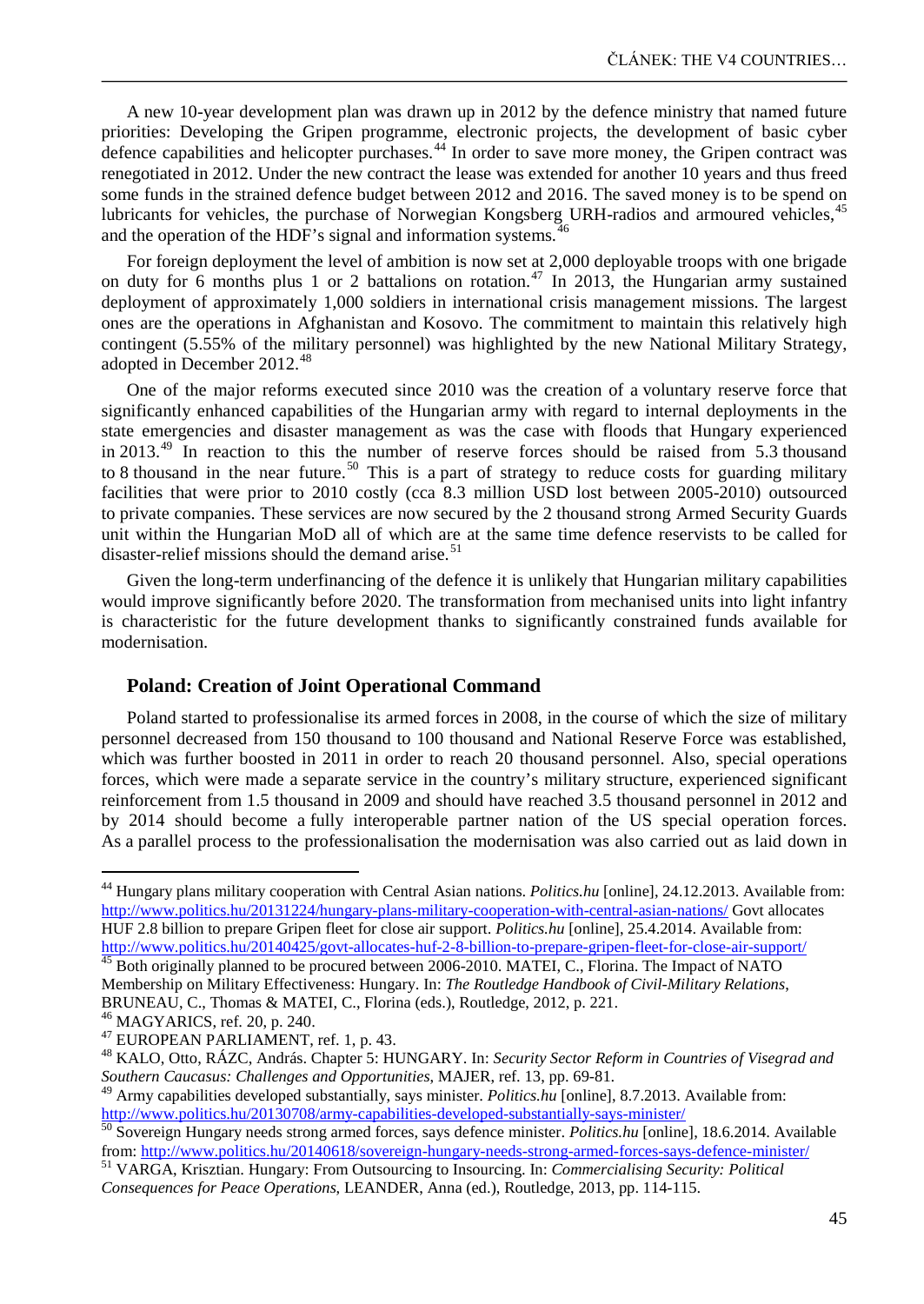the 2009-2012 Defence Plan. As the crisis hit Poland in 2009, an annex to this defence plan was designed to restructure Poland's armed forces in order to cut costs and increase their effectiveness. The Land Forces lost one of four divisional HQs, the  $6<sup>th</sup>$  Air Assault Brigade was reorganised into an airborne brigade to increase its mobility, a new Land Forces Aviation Brigade was established in 2012 consisting mainly of helicopters, and all artillery and low-level air-defence assets were concentrated in three artillery and three air-defence regiments that will probably continue to use the OSA and KUB SAM systems beyond 2016.<sup>[52](#page-11-0)</sup>

As part of the modernisation process, Poland also established two new high-level military commands in January 2014. The goal was to create a joint operational command by replacing the separate service commands, converting them into departments, and turning the general staff into a strategic planning and advisory command.<sup>[53](#page-11-1)</sup> Instead of 4 separate commands for the Army, the Navy, the Air Forces and Special Forces, two joint commands were created - the General Command that is responsible for command during peace-time and the Operational Command that is responsible for command during war-time, time of crisis and for troops deployed abroad.<sup>[54](#page-11-2)</sup>

Polish immediate reaction to the economic crisis was to reassess its defence priorities and defence commitments. Polish military contingents were withdrawn from three UN-led operations (Lebanon, Syria and Chad), while the number of Polish troops in Afghanistan was, in May 2009, increased to 2,000.<sup>[55](#page-11-3)</sup> As a consequence of the economic crisis Polish ministry of Defence decided to reduce the personnel expenditure in 2009, in particular by cutting civilian jobs by up to 10%.<sup>[56](#page-11-4)</sup>

The programs effected by the 2009 budget cuts include the reduction of procured PZL Mielec M-28, maritime patrol and reconnaissance variant, from 20 to 16 that were delivered in 2011 and 2014,<sup>[57](#page-11-5)</sup> and significant reduction in the procurement of multi-role helicopters from 51 to 26. The main document for modernisation was announced in October 2009 as a 14-point modernisation plan which included a 10.7 billion USD procurement plan for the period 2009-2018.

In order to secure funds for missile defence project, a new version of the 2001 law on the Restructuring and Technical Modernisation and the Financing of the Armed Forces of the Republic of Poland was passed in 2013 that earmarks any yearly increase of the defence budget caused by the growth of Poland's GDP in the years 2014-2023 to the funding of the AMD program. Additionally, the share of the AMD program's financing in the overall level of spending on technical modernisation of the armed forces cannot fall below 20%.<sup>[58](#page-11-6)</sup>

The level of ambition when it comes to Polish sustainable deployments abroad stays classified but is generally thought to be around 4 thousand troops (4% of the armed forces). By 2015-16, however, Poland plans to have two brigade combat teams between 2.5 and 3 thousand soldiers strong each ready for deployment in the full spectrum of operations, and further two battalions for low-intensity conflict.<sup>[59](#page-11-7)</sup>

Given these spending trends and long-term level of defence expenditure the Polish armed forces will continue to be the exception in the V4 region and the only army that will keep the full-spectrum

<span id="page-11-0"></span> $52$  LARRABEE, ref. 3, p. 60, 63.

<span id="page-11-2"></span><span id="page-11-1"></span><sup>&</sup>lt;sup>53</sup> MICHTA, ref. 22.<br><sup>54</sup> GÓRKA-WINTER, Beata. Chapter 6: Poland. In: *Security Sector Reform in Countries of Visegrad and Southern Caucasus: Challenges and Opportunities*, MAJER, ref. 13, pp. 83-98, p. 94.<br><sup>55</sup> BAXLEY, Hugh. The Global Financial Crisis and its Impacts on Defence Budgets, NATO Parliamentrary

<span id="page-11-3"></span>Assembly, 2009.<br><sup>56</sup> LARRABEE, ref. 3, p. 62.

<span id="page-11-5"></span><span id="page-11-4"></span><sup>57</sup> KWASEK, Tomasz. Samolot wielozadaniowy PZL An-28/M-28 Bryza/M-28 Skytruck. *Dziennik Zbrojny* [online], 18.1.2014. Available from: [http://dziennikzbrojny.pl/artykuly/art,6,26,6013,lotnictwo,samoloty-po-1945](http://dziennikzbrojny.pl/artykuly/art,6,26,6013,lotnictwo,samoloty-po-1945-r,samolot-wielozadaniowy-pzl-an-28m-28-bryzam-28-skytruck) [r,samolot-wielozadaniowy-pzl-an-28m-28-bryzam-28-skytruck](http://dziennikzbrojny.pl/artykuly/art,6,26,6013,lotnictwo,samoloty-po-1945-r,samolot-wielozadaniowy-pzl-an-28m-28-bryzam-28-skytruck)<br><sup>58</sup> KULESA, Łukasz. Poland and Ballistic Missile Defence: The Limits of Atlanticism. The Institut Français des

<span id="page-11-6"></span>Relations Internationales, *Proliferation Papers*, no. 48, January 2014, p. 28. <sup>59</sup> LARRABEE, ref. 3, p. 70.

<span id="page-11-7"></span>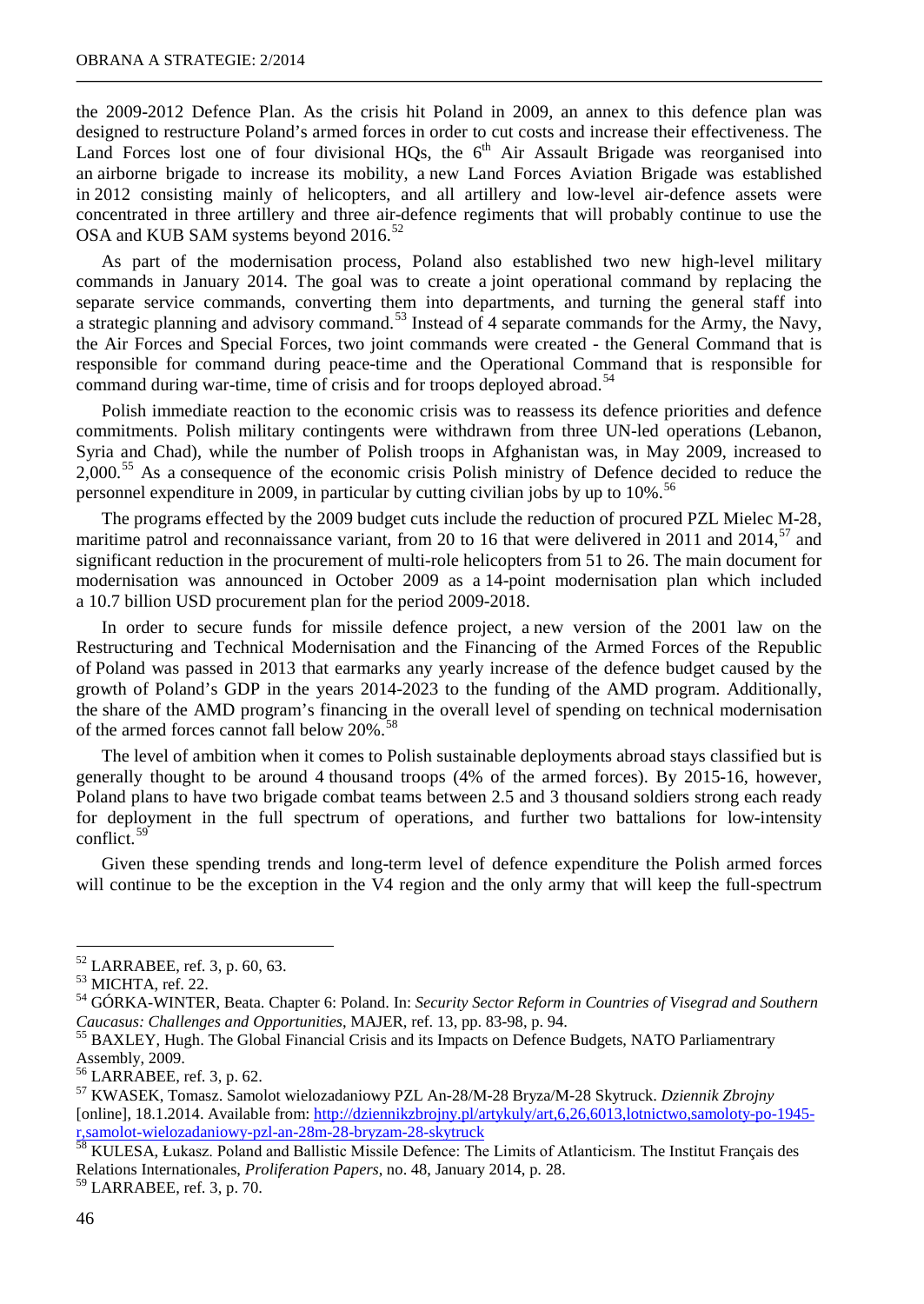military force. It is further most likely that the capability gap between Poland and other V4 countries will not become narrower but will probably deepen.

# **Slovakia: Tough choices ahead**

Thanks to the economic crisis Slovakia had to cut the 2009 defence budget by about 124 million USD (-12%), cancel plans to buy transport aircraft and postpone many modernisation programmes.<sup>[60](#page-12-0)</sup> Most notably, the Defence Ministry had to delay plans to purchase new fighter planes in order to focus on the Slovak contribution to foreign deployments.<sup>[61](#page-12-1)</sup>

In 2011 the process of the Strategic Defence Review was initiated that resulted in prioritisation of only four out of ten tasks resulting from the legislation and strategic framework. These are as follows: 1. Contribution to the international crisis management operations (up to 600 persons or 4.6% of the armed forces) including NATO Response Force and EU Battle Groups, 2. Protecting the air space in the framework of NATO Integrated Air Defence System (NATINADS), 3. Keeping mechanised battalion in high readiness and host nation support, 4. Domestic crisis management.<sup>[62](#page-12-2)</sup> Also work on the White Paper on Defence was initiated.

There were also discussions whether the small Slovak tank battalion should be scrapped at the end of 2011 or if the air defence system S-300 should be retired earlier in order to secure enough funds for future modernisation. Even the army's task to assist during domestic crisis and disaster management was questioned thanks to the economic environment.<sup>[63](#page-12-3)</sup> The new minister of defence, Mr. Glváč, however, opted to keep both capabilities.<sup>[64](#page-12-4)</sup>

The main conclusions of the White paper on Defence from 2013 were that more than 70% of land armament and equipment of the Slovak armed forces is past its life-cycle because no major modernisation project for replacement of any of the main types of armaments and equipment has been conducted during the last 20 years and that units of the Slovak army lack up to 15-20 % of the military personnel.<sup>[65](#page-12-5)</sup>

Exposed to the global financial and economic crisis, the Slovak Armed Forces underwent a major reorganisation as of July 2009. In accordance with a military strategic development document known as Model 2020, the reform process intended to make the Armed Forces more economically viable and to retain highly qualified personnel. The reorganisation of the General Staff of the Slovak Armed Forces brought a reduction in the number of individual staffs, from eight to three. The structure of the armed forces in the target configuration includes three Services with their HQs: HQ Land Forces, HQ Air Force, and HQ Training and Support Forces.<sup>[66](#page-12-6)</sup>

Based on the the Defence Ministry's strategy from 2011 the extensive modernisation of individual components of the Slovak army should be one of the main point for the following years. To this end almost 4.1 billion USD is expected to be gradually spent on rearmament over the next decade, on top of the Ministry's budgetary chapter. Most of these funds should be spent on the modernisation of armoured vehicles, while some 996 million USD are to be invested in the Slovak Air Force. This amount does not cover, however, the possible replacement of MiG-29 fighters, whose service life

 $60$  VALÁŠEK, ref. 2, p. 6.

<span id="page-12-3"></span>

<span id="page-12-2"></span><span id="page-12-1"></span><span id="page-12-0"></span><sup>&</sup>lt;sup>61</sup> BAXLEY, ref. 55. <sup>2</sup><br><sup>62</sup> MAJER, ref. 13, p. 108.<br><sup>63</sup> PALATA, Luboš. Středoevropské armády přestávají být armádami. *Natoaktual.cz* [online], 1. 8. 2011. Available from: [http://www.natoaktual.cz/stredoevropske-armady-prestavaji-byt-armadami-fl9-](http://www.natoaktual.cz/stredoevropske-armady-prestavaji-byt-armadami-fl9-/na_analyzy.aspx?c=A110801_154845_na_analyzy_m02)

[<sup>/</sup>na\\_analyzy.aspx?c=A110801\\_154845\\_na\\_analyzy\\_m02;](http://www.natoaktual.cz/stredoevropske-armady-prestavaji-byt-armadami-fl9-/na_analyzy.aspx?c=A110801_154845_na_analyzy_m02) TRŠKO, Michal. Vojaci minuli miliardy, kde sú,

netušia. *Sme.sk* [online], 3. 6. 2011. Available from: [http://www.sme.sk/c/5920912/vojaci-minuli-miliardy-kde-su](http://www.sme.sk/c/5920912/vojaci-minuli-miliardy-kde-su-netusia.html)[netusia.html.](http://www.sme.sk/c/5920912/vojaci-minuli-miliardy-kde-su-netusia.html)<br><sup>64</sup> M. GLVÁČ: Chceme si nechať tanky aj S-300. *Teraz.sk* [online], 28.12.2012. Available from:

<span id="page-12-4"></span><http://www.teraz.sk/slovensko/m-glvac-chceme-si-nechat-tanky-aj-s/32961-clanok.html><br><sup>65</sup> Bilá kniha o obraně Slovenskej republiky. Ministerstvo obrany Slovenskej republiky, 2013, p. 16.<br><sup>66</sup> Slovak Armed Forces. *Globalsec* 

<span id="page-12-5"></span>

<span id="page-12-6"></span>

<http://www.globalsecurity.org/military/world/europe/sk-armed-forces.htm>